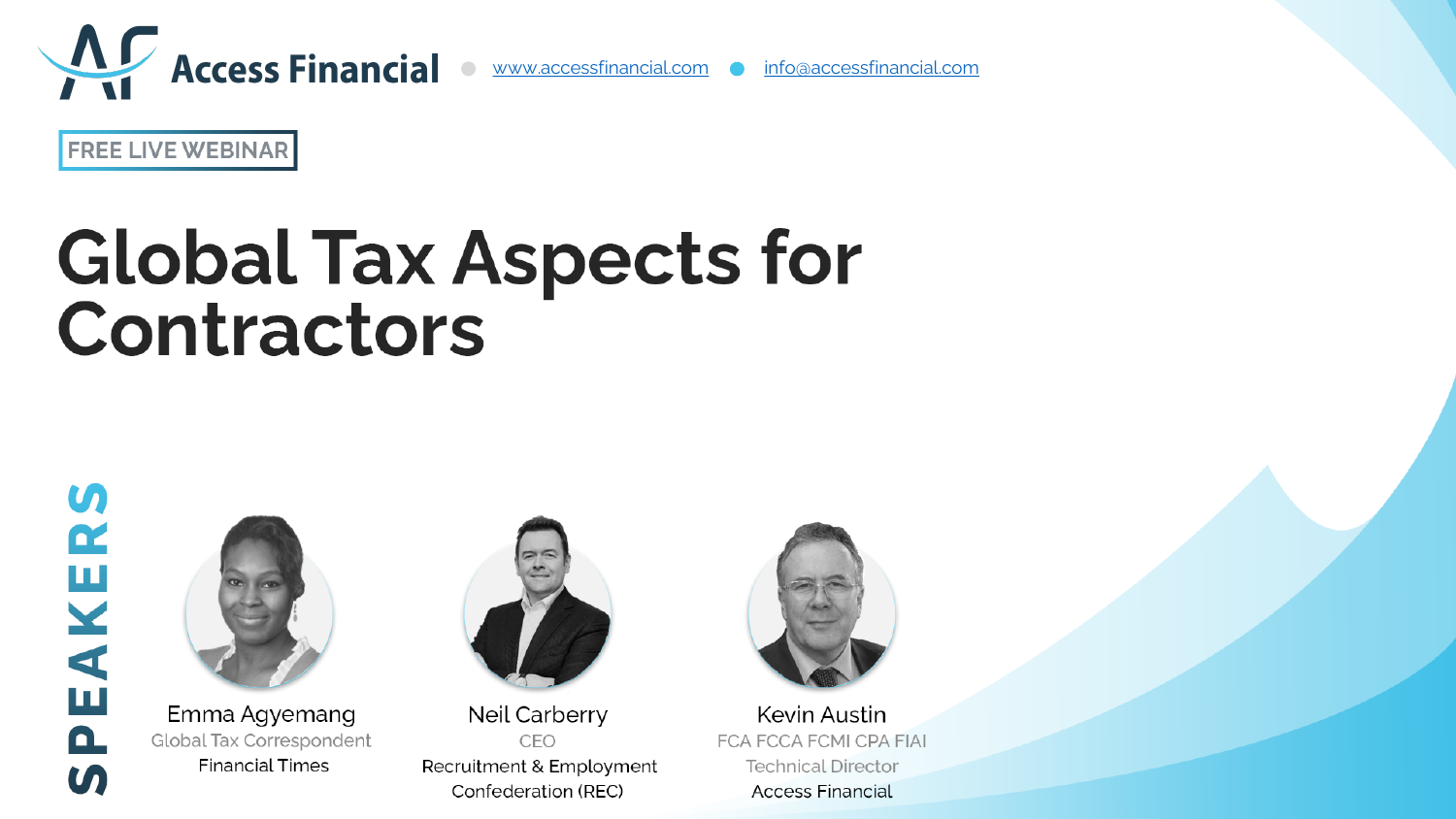

## **About the webinar**

This webinar aims to inform recruitment companies, their clients, and international contractors about the tax matters that may affect their business when working cross-border.

## **Why might this be of interest?**

There are several reasons, and they revolve mainly about mitigating risk to protect you and your relationships with the others involved in the contract chain. As the term implies, contracts are exchanged several times in the chain to set out obligations and pass risk down so that the final holder of the parcel when the music stops is someone else.

There are two things to think about here. You may well be able to pass financial liabilities to a contracting partner who has a decent covenant. On the other hand, reputational damage does not work like this and tends to stick.

We hope this webinar highlights some of these risk areas with theoretical and real-life examples and shines a light on how you can best reduce potential damage to you and your business.

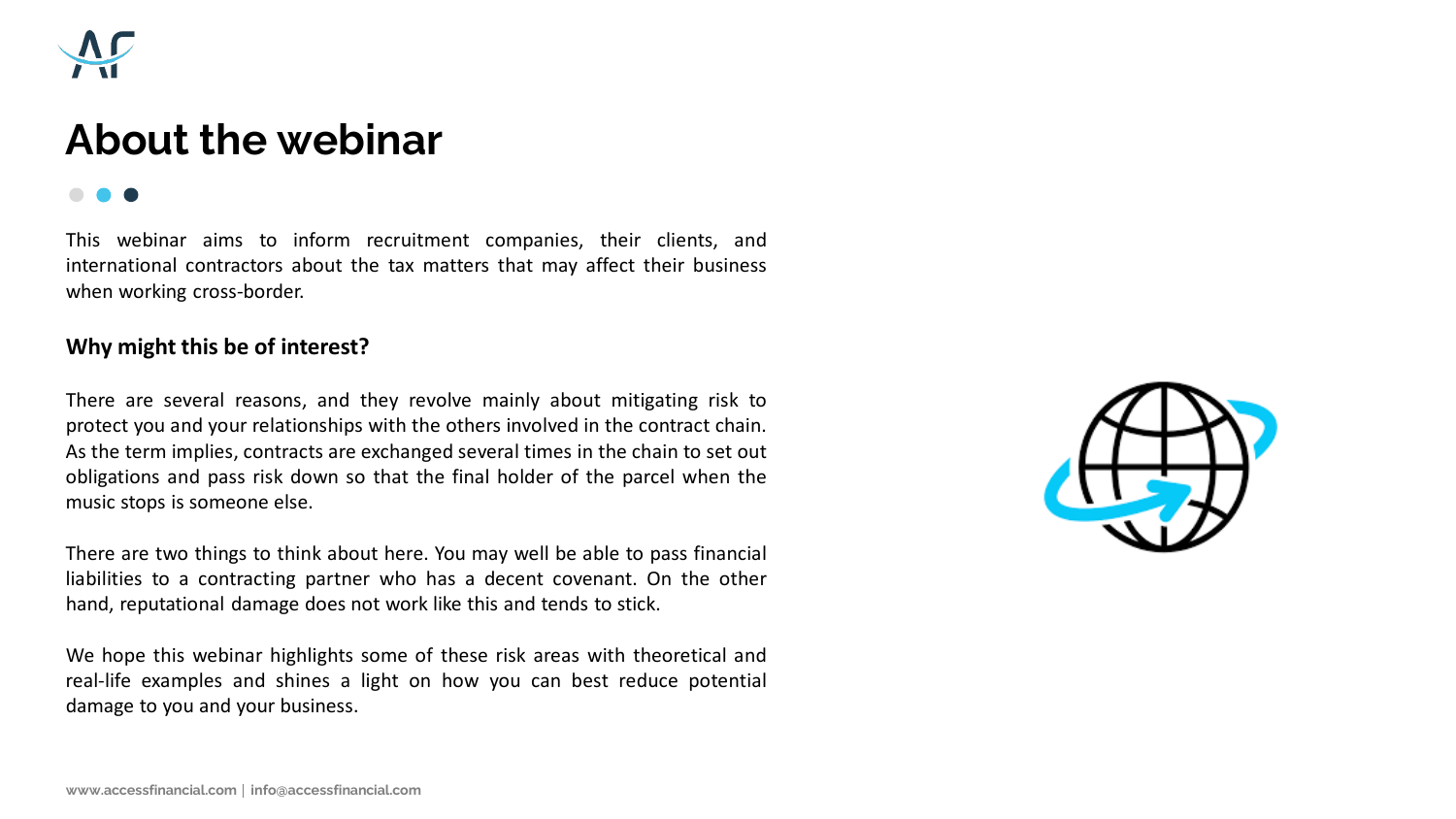

# **Tax Harmonisation & Cooperation** (1/2)

**Tax harmonisation is the process of making taxes identical or at least similar in a region.** In practice, it usually means increasing tax in lowtax jurisdictions rather than reducing tax in high-tax jurisdictions or a combination of both. The best example of this is in the European Union, where all countries must have a standard VAT rate of at least 15% and a restricted list of reduced rates.

Another case of tax harmonisation occurred in 2013 at the time of the Cyprus financial crisis when the Troika bailed out its banks and forced a haircut on depositors. The Troika insisted as part of the bailout that Cyprus raised its corporation tax rate from 10% (the lowest full rate in the E.U. at the time) to the next lowest rate of 12.5% as existed in Ireland.

Ireland has been forced to impose a 25% rate of corporation tax on businesses trading outside Ireland and have little Irish substance: another example of enforced tax harmonisation.

Tax harmonisation and double tax treaties (to which we will come soon), won't work unless the tax authorities have the data and sharing or extraction of tax information is becoming the norm. Gone are the days when you could salt away money in a Swiss bank account or even a Liechtenstein Anstalt and not have to worry about the detection.

When clients ask us about the risk of income suppression coming to light, we have to tell them that its likelihood increases every day. Not that the detection rates should govern the decision to break the law as I don't break one law rather than another based on their relative detection rates.

The **Common [Reporting](https://www.oecd.org/tax/automatic-exchange/common-reporting-standard/standard-for-automatic-exchange-of-financial-account-information-in-tax-matters-second-edition-9789264267992-en.htm) Standard (CRS),** developed in response to the G20 request and approved by the OECD Council on July 15th 2014, **calls on jurisdictions to obtain information from their financial institutions and automatically exchange it with other jurisdictions on an annual basis.** It sets out the financial account information to be exchanged, the financial institutions required to report, the different types of accounts and taxpayers covered, and standard due diligence procedures to be followed by financial institutions. **www.accessfinancial.com info@accessfinancial.com**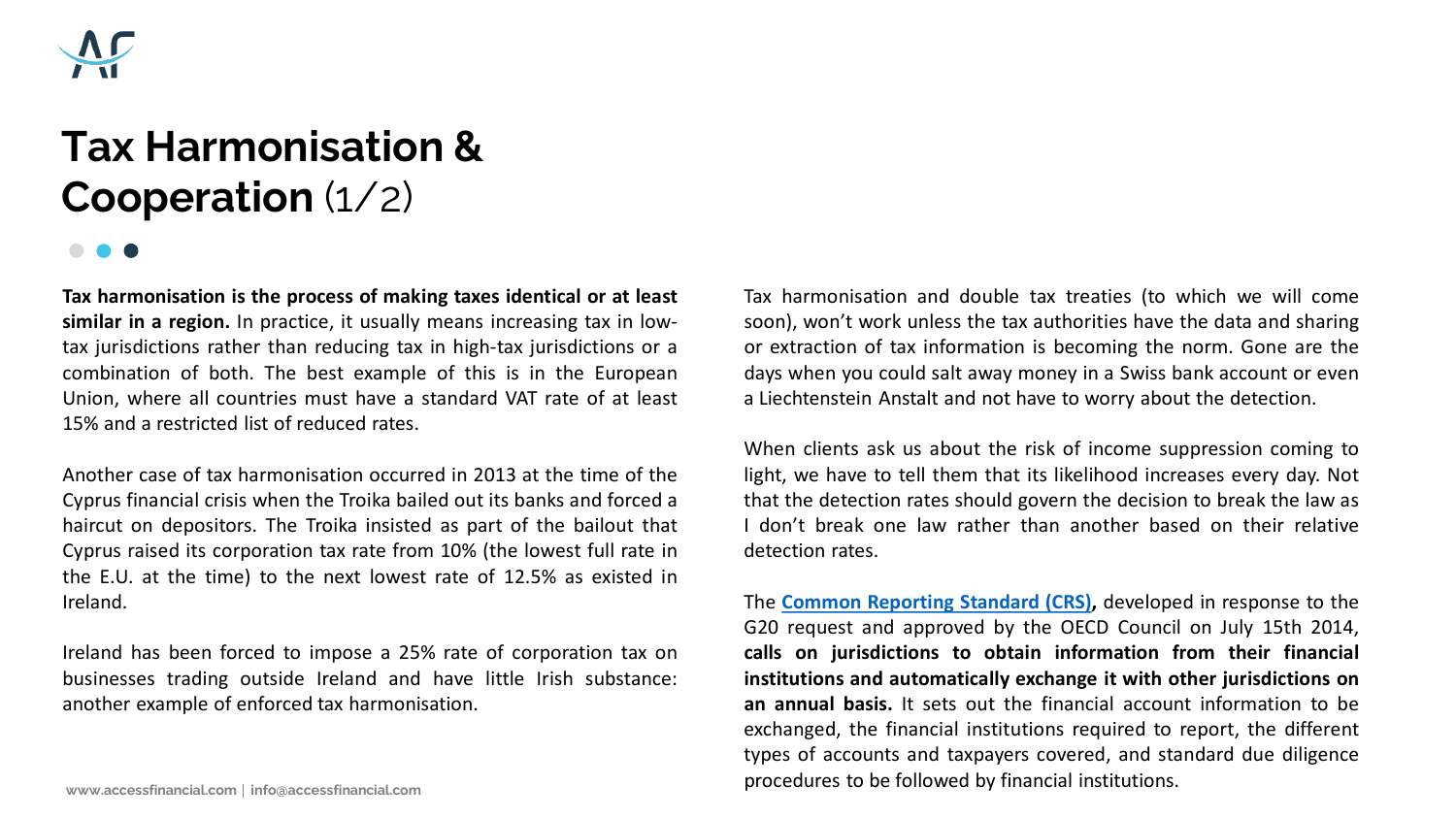

# **Tax Harmonisation & Cooperation** (2/2)

**Over 100 countries have signed up to the Common Reporting Standard, which aims at financial and tax transparency**. The notable exception is the U.S. with its FATCA. **The Foreign Account Tax Compliance Act (FATCA)** was passed as part of the HIRE Act in 2010. It generally requires that foreign financial Institutions and certain other non-financial foreign entities report on the foreign assets held by their U.S. account holders or be subject to withholding on relevant payments.

Escaping the detection of international transactions is a reducing probability. Our advice is always arranging your affairs in the most taxefficient way possible, but please don't rely on deception and suppression, as this tends to end up badly.

The other side to tax harmonisation, which focuses on states being able to maximise tax take, is **tax competition**. Two cases where this has led to increased prosperity as states use tax incentives to boost their economy are the U.S., where the individual states are free to set their state taxes and in Switzerland, where the cantons have tax freedom. In both countries, only federal taxes apply throughout their territories. The freedom has lead to localities vying to attract business and has proven its worth.

Another interesting case where tax harmonisation has boosted the economy is India. In 2017 India replaced its motley internal duties and service taxes with a nationwide General Sales Tax (GST) that has ended levying duties on transported goods across different Indian states.

In the past weeks there have been announcements from Janet Yellen, United States secretary of the treasury and President Joe Biden calling for a global minimum rate of corporation tax. There may well be an appetite for this. If not, we can foresee the IRS imposing local corporation tax charges on US companies whose profits abroad were taxed at what the US considers distortingly low tax rates. **www.accessfinancial.com info@accessfinancial.com**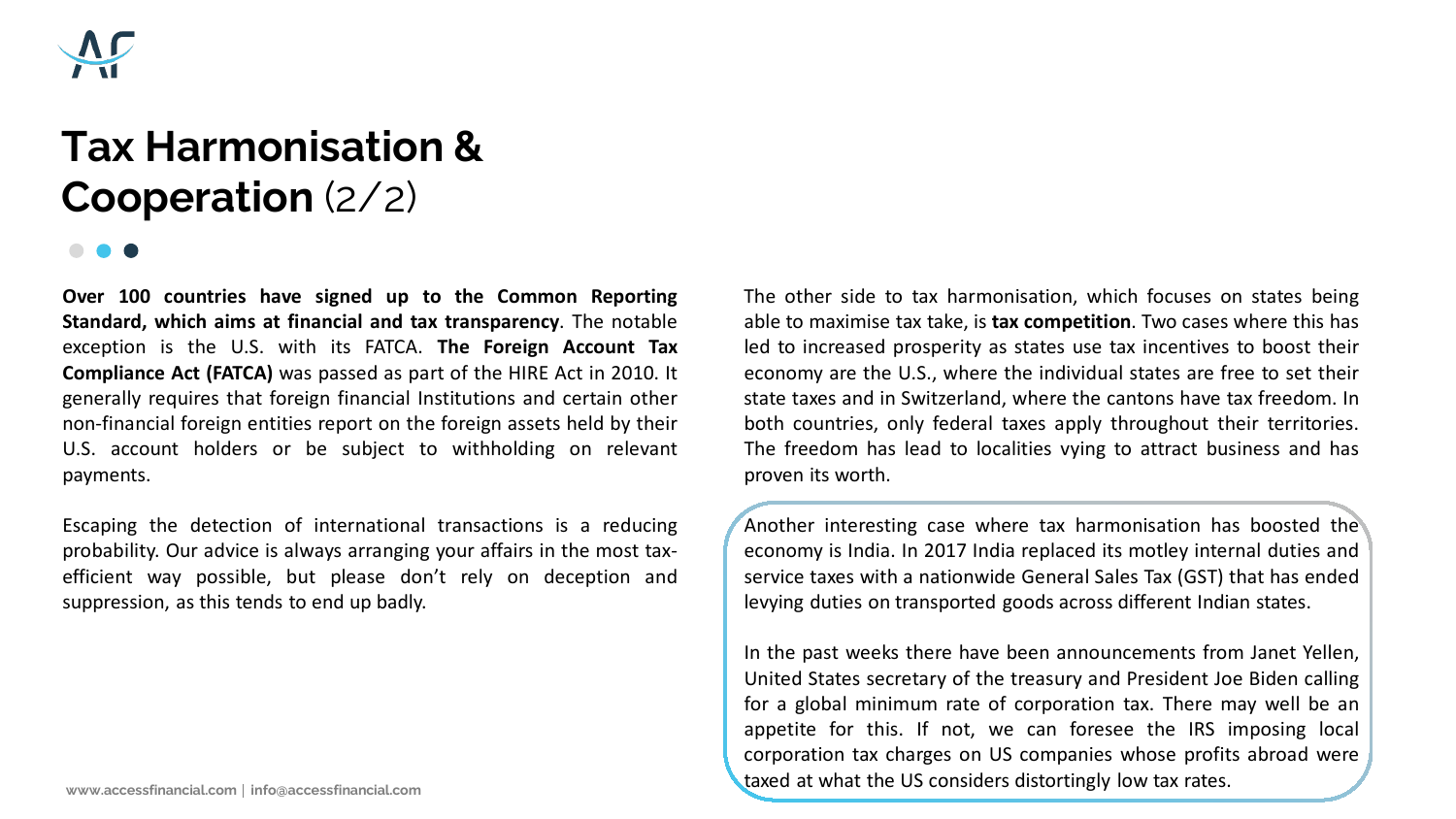

# **Double Tax Treaties**  $(1/2)$

**Double tax treaties are agreements between two states on the matters of taxation**. A Double Tax Treaty or DTA's primary aim is to ensure that tax does not escape in cross-border transactions. The second role is to determine where taxes are due in cross-border situations, and the third is to avoid taxpayer unfairness by avoiding paying tax on the same income twice (in both states).

Many countries have entered into tax treaties with other countries to avoid or mitigate double taxation, and **most current tax treaties follow the OECD model**. Such treaties may cover a range of taxes, including income tax, inheritance tax, value-added tax and other relevant taxes. Treaties do not necessarily cover all aspects of taxation. Besides bilateral treaties, multilateral treaties may also be in place.

While many countries have numerous tax treaties in place, some have very few or even none. By way of example:

- o **The United Kingdom** has the broadest network of tax treaties in Europe (131 countries), reflecting its long economic and political history of global trade and investment. **France** follows the UK (107 countries) and **Italy** (102 countries).
- o **Jersey** has only 15 full tax treaties. **Gibraltar** has tax treaties with the UK and Spain.

Most tax treaties begin with a preamble on the parties. Then follows the taxes that the treaty covers which, as stated before, may not be comprehensive. Most OECD treaties cover:

- o Income tax
- o Corporation Tax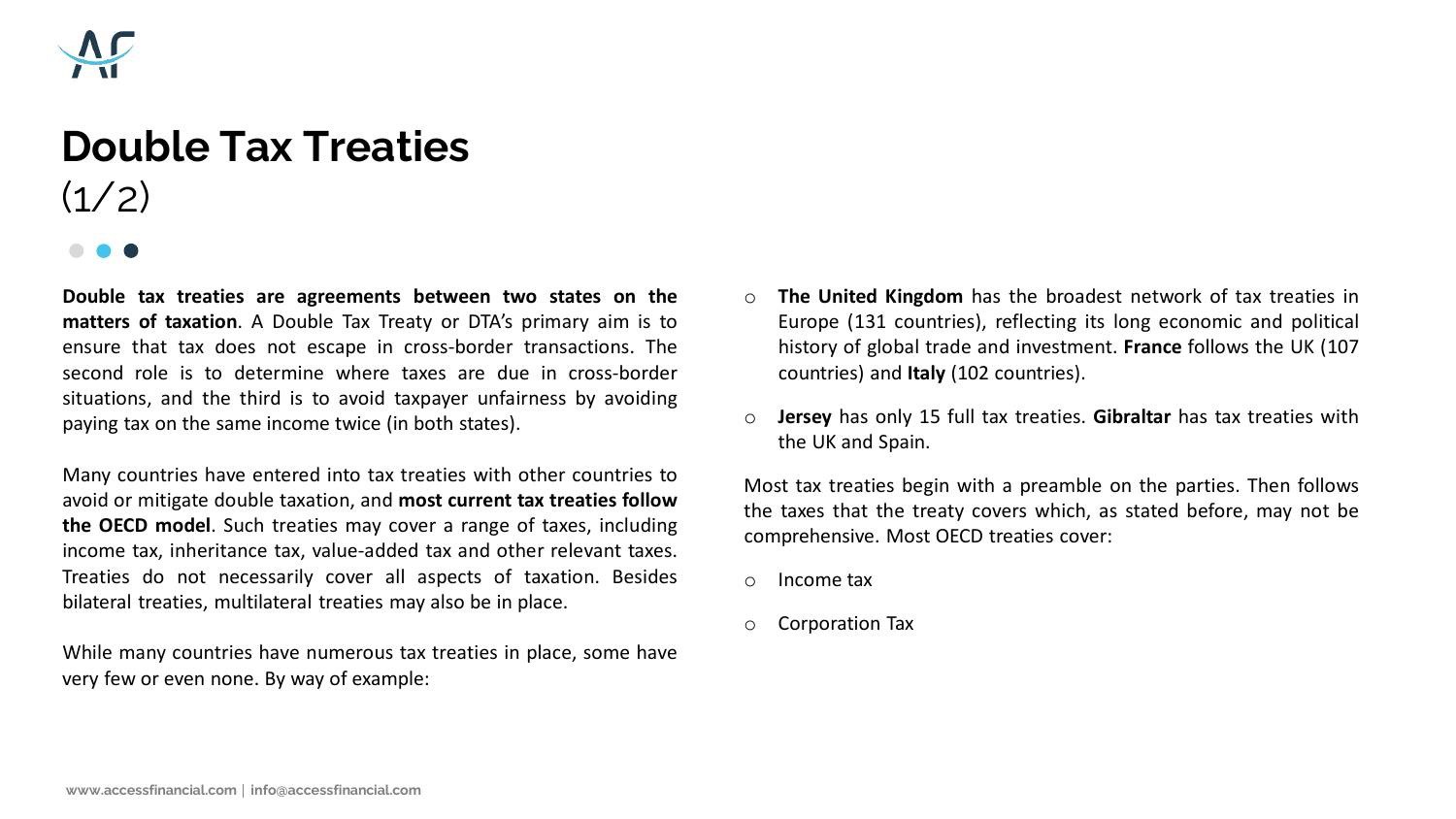

# **Double Tax Treaties**  $(2/2)$

**The treaty usually sets treaty rates for withholding taxes on interest, royalties and dividends paid from one member state to another.**

There are usually tie-breaker clauses that set out what happens in cases of dispute.

Some treaties may give unilateral relief for taxes suffered in the other state.

## **Case Study 1**

Mr **A** was unsure where he would have to pay taxes on the dividends he had received from his UK limited company while working in Denmark.

He read the Double Tax Treaty between the UK and Denmark, and he concluded that you should pay dividend tax in the state where the company is incorporated, namely, the UK

www.accessfinancial.com | info@accessfinancial.com **info@accessfinancial.com** 

When we re-read the Double Tax Treaty, we concluded that the dividend tax was due in the state the beneficial owner was tax resident, which was, in this case, Denmark.

If there had been no Double Tax Treaty in place, then both the UK and Denmark would claim dividend tax on the same income source: thus, the Double Tax Treaty avoids penal double taxation.

## **Case Study 2**

A German tax resident wanted to incorporate a Cypriot company.

Under the Double Tax Treaty between Cyprus and Germany, Cyprus should deduct dividend tax at source, and Germany could impose an extra dividend tax upon shareholder's receipt of dividends in Germany. However, despite the Double Tax Treaty in place, Cyprus has a common practice: when the Cyprus company's ultimate beneficial owner is not a Cyprus tax resident, no WHT is applied to the dividends.

In this specific case, the German individual did not have to pay any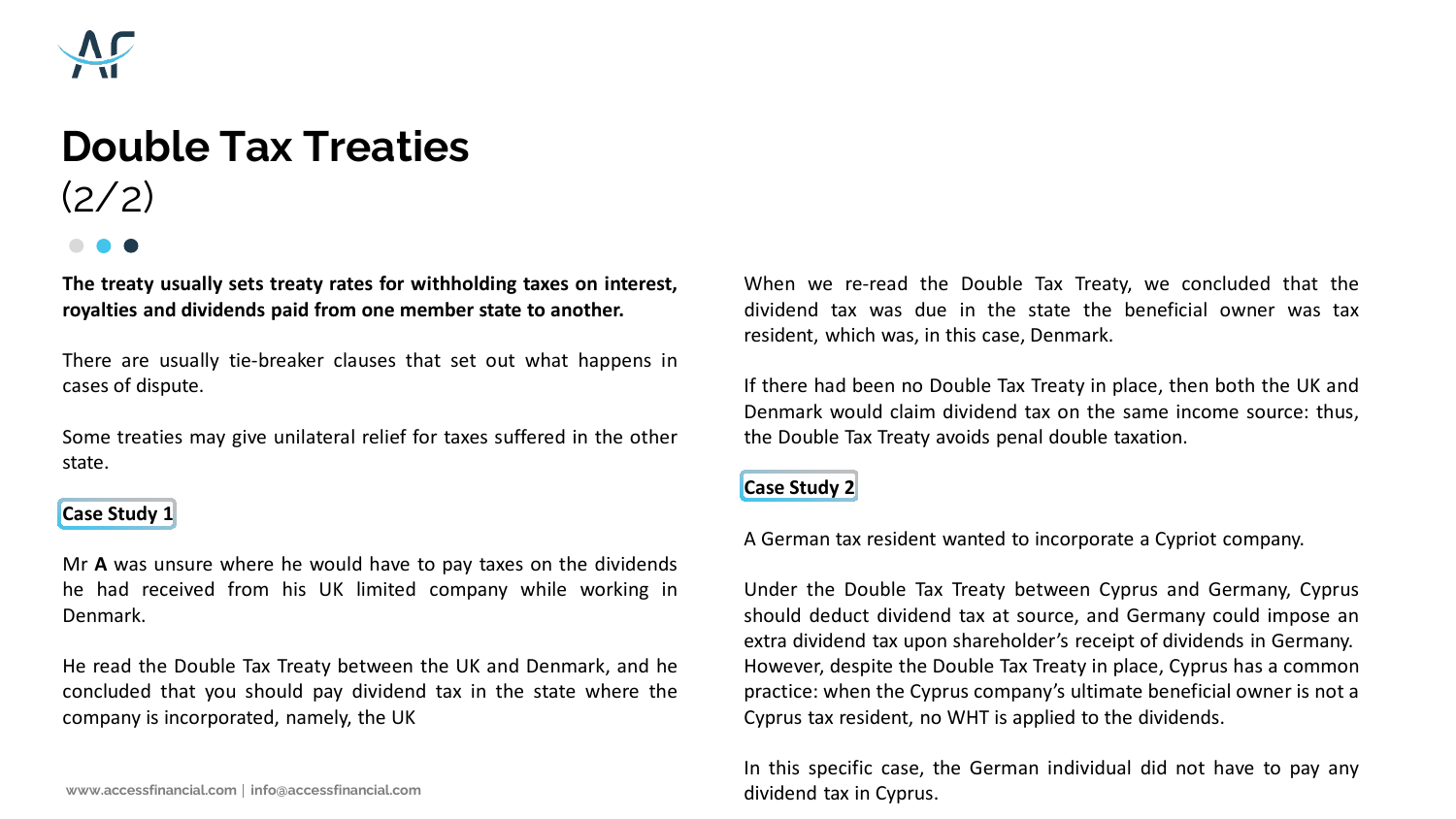

# **IR35 and the UK Off-Payroll Rules – international aspects** (1/3)

The Off-Payroll Rules in the UK have applied in the public sector since 2017. The rules shift the decision as to whether or not a contractor with a limited company is effectively employed or self-employed from the contractor to the end client that uses the contractor's services.

**April 6th, 2021 has now passed and ushered in the era of new offpayroll rules in the private sector**, together with, as reported by several press outlets, a widespread lack of preparedness by some agencies and clients. Unpreparedness should come as little surprise as there was little Brexit preparation. However, there was a stay of execution from April 6th, 2020 (the initially planned date to implement the new rules) due to COVID-19. COVID, I should mention, is still with us!

**The IR35 rules require that PAYE and NIC be paid by those who provide services to a client through an intermediary, if that person would otherwise be an employee of the client**.

This scenario usually occurs through the use of a personal service company (PSC). Previously, where a private sector business engaged a contractor through a PSC, it was the contractor's responsibility to decide whether IR35 applied and pay any employment taxes.

**From April 6th, 2021, the burden now falls on the engaging businesses that will be made liable for determining whether the IR35 rules apply.** They will also be required to operate PAYE and pay employers' National Insurance contributions where applicable.

**The changes do not apply to small businesses which engage contractors through PSCs**. Small businesses are those who meet two or more of the following criteria:

- 1. fewer than 50 employees,
- 2. less than £10.2m annual turnover
- 3. a balance sheet totalling less than £5.1 million.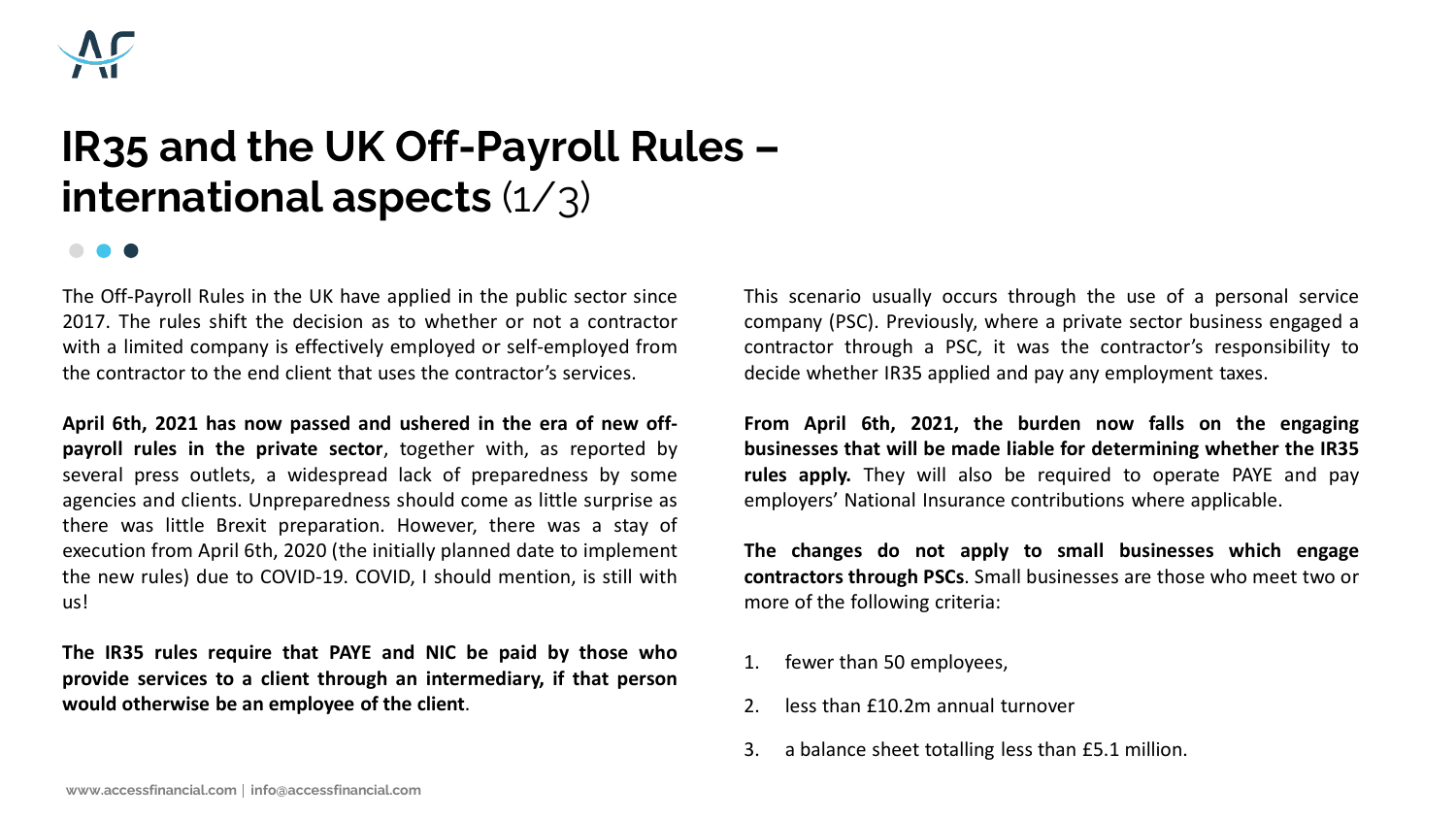

# **IR35 and the UK Off-Payroll Rules – international aspects** (2/3)

Many contractors, recruitment businesses and clients are especially unaware of how the new Off-Payroll Rules in the private sector work when there is a foreign element in the contract chain. **HMRC has no jurisdiction over companies not based in the UK, but they do have sway over any subsidiaries or branches they may have there.**

HMRC has no interest in these Rules where the worker is not a UK taxpayer. Please note that a **UK taxpayer is not the same thing as a UK tax resident**. A UK taxpayer may be subject to U.K. tax on account of income that has arisen in the UK Such a person may not have spent more than 183 days in the tax year (April 6th to the next April 5th) in the UK.

A UK-tax resident has spent more than 183 days in the tax year in the UK and has not left the U.K. to lose UK-tax residence. Such a person is subject to UK taxation on their worldwide income.

HMRC has cleverly defined that a "fee-payer" is the last entity in the UK, making payment to an intermediary, i.e. a limited company. Selfemployed and employed are not affected by the Off-Payroll Rules. Other rules apply to them.

### **The result of these considerations is that:**

- 1. HMRC cannot demand or enforce foreign clients to carry out a Status Determination.
- 2. The status determination then falls to the fee-payer, which is usually a UK recruitment business.
- 3. The Off-Payroll Rules do not apply if the recipient is not a UK taxpayer. In other words, if the recipient is either not present and working in the UK or not a UK tax resident.
- 4. Suppose your client is outside the UK and your recruitment business is also entirely outside the UK, or your paying agent is not in the UK, and you receive only a margin payment. In that www.accessfinancial.com | info@accessfinancial.com **info@accessfinancial.com** case, you cannot be liable under the Off-Payroll Rules.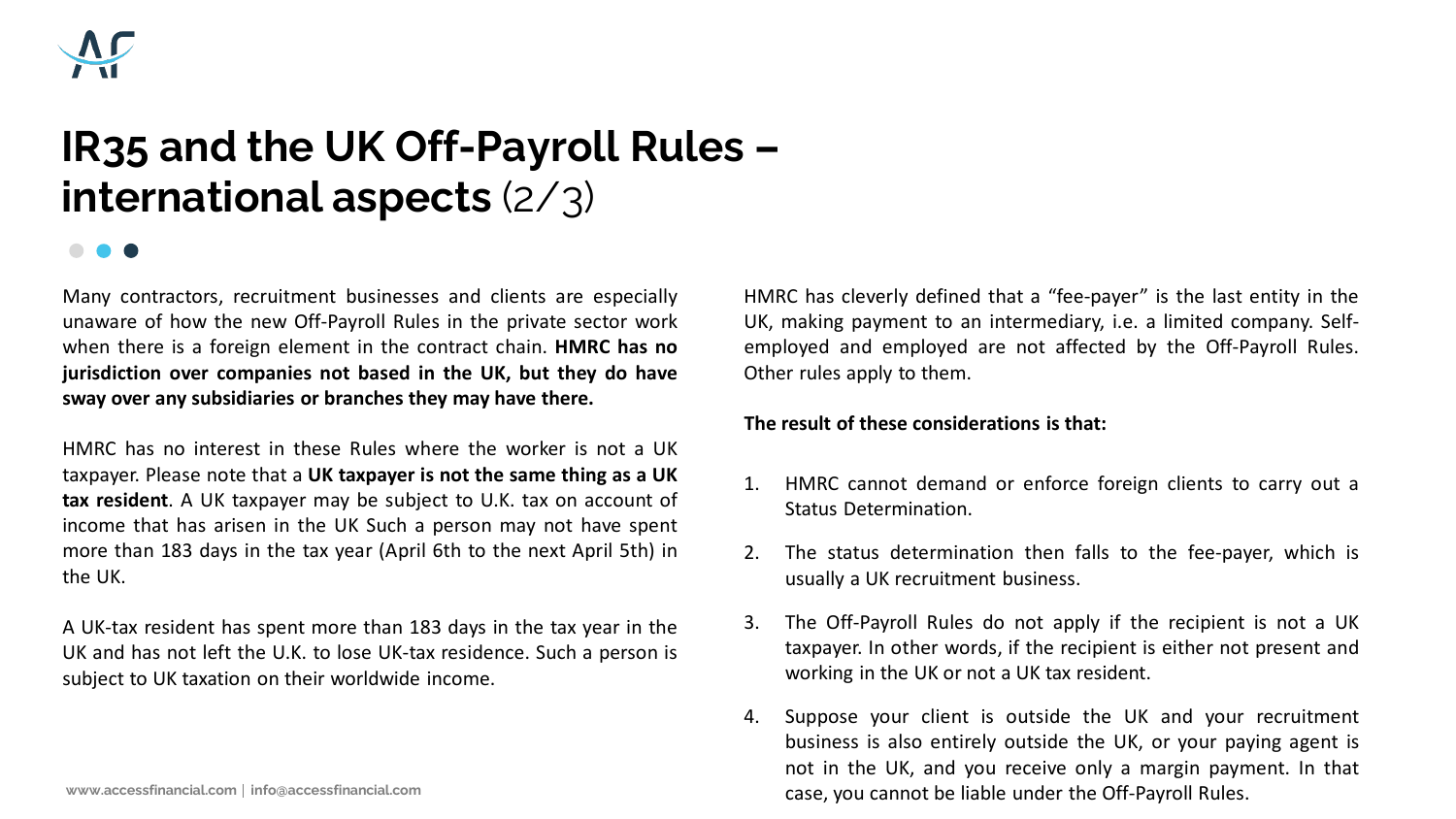

# **IR35 and the UK Off-Payroll Rules – international aspects** (3/3)

## $\bullet$

**Case Studies**

**Since the UK's public sector is entirely in the UK, there is no case law since 2017 covering international or cross-border cases.** We have had several recruiters coming to us asking what do we do with our contractors? The first question we ask is whether or not the contractor is using his limited company? If he is not, carry on as before as the Off-Payroll Rules apply only to an intermediary.

If the contractor uses his company and the client is not a small company as we defined earlier, you need to decide if he is a UK taxpayer. If he is not, carry on as before.

If he is a UK taxpayer then you must carry out a Status Determination to decide if the contract is inside or outside IR35 and follow the result. If outside, pay his company gross. If not, then you must apply PAYE and NICs. If you are wrong and you don't you can be liable for the entire liability, and it is no longer the contractor's liability!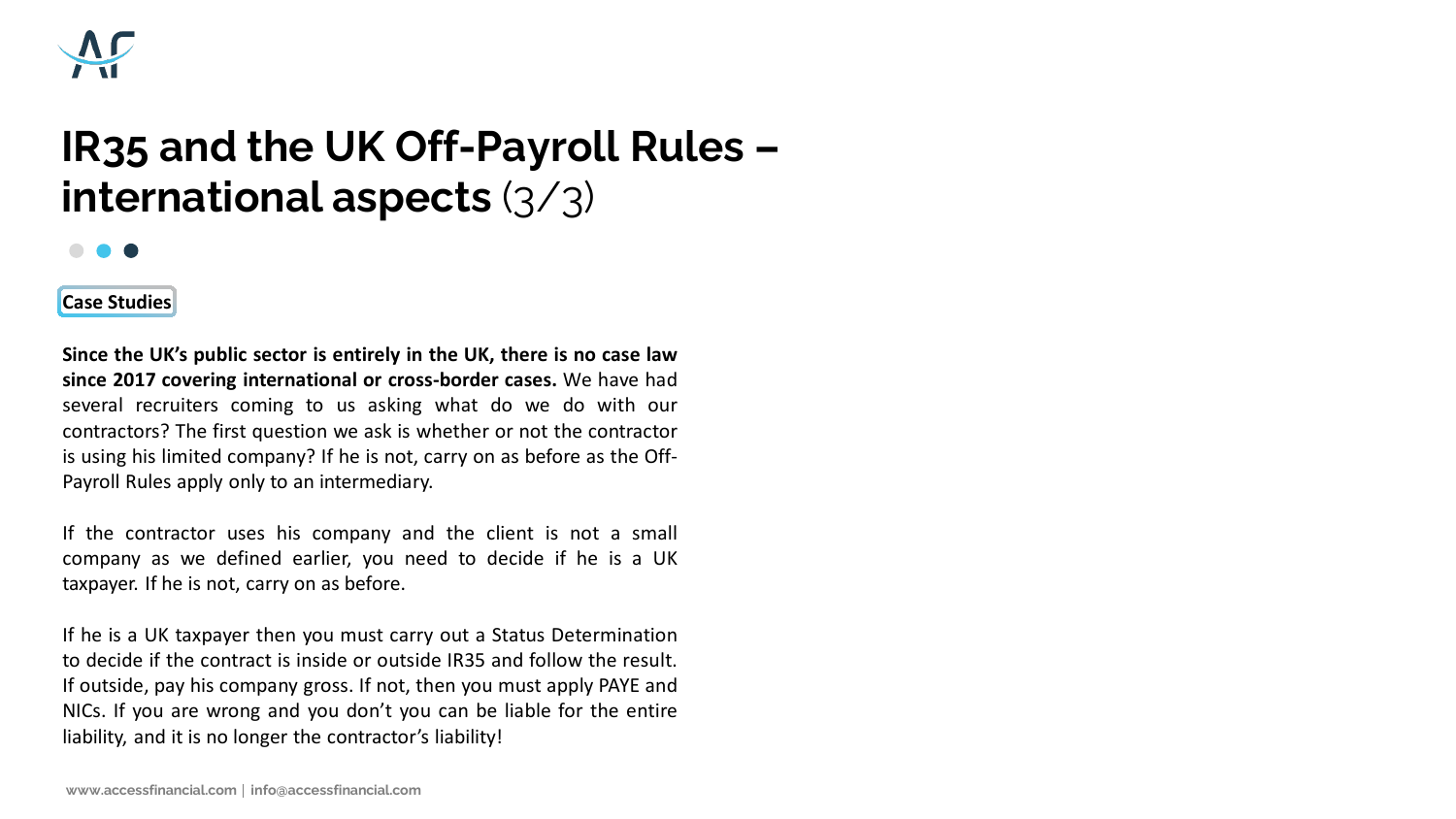

# **Not just one but two 183-day rules and a bit about P.E.** (1/3)

Many contractors labour under the impression that a tax treaty grants them a tax-free holiday if their stay in-country is less than 183 days. Unfortunately for them, but not the tax authorities, this is not the case.

## **Income that arises in a country of work is taxable there unless the tax treaty states otherwise.**

In the case of dependent workers (who are employed under secondment) they can continue to pay their income tax back home under most tax treaties. After 183 days, the tax becomes due in the country of work back-dated to the work stay start, which applies if the payer does not have a permanent establishment in the work country.

Thus, it is the 183-day rule that appears in tax treaties.

There is another flavour of the 183-day rule, and this has nothing to do with the tax treaty but domestic tax law. In many states, after spending 183 days in a tax year in the state, the individual becomes liable to taxation on their worldwide income.

It is not always so clear cut and assuming anything can lead to errors. For example, in Belgium and Finland, if you are registered selfemployed in your home country and your work in either country for less than 183 days, without creating a Permanent Establishment, you do not have to pay taxes in the work country. In some cases, a person can stay for more than 183 days in the work country and pay taxes back home.

### **So what is a Permanent Establishment?**

**A Permanent Establishment, affectionately called a P.E., is a fixed place of business.** What constitutes a fixed place of business is described in the double tax treaty. Coming to work cross-border to work at the same desk can be a fixed place of business, create a P.E., and give rise to immediate tax liability. We will come back to this.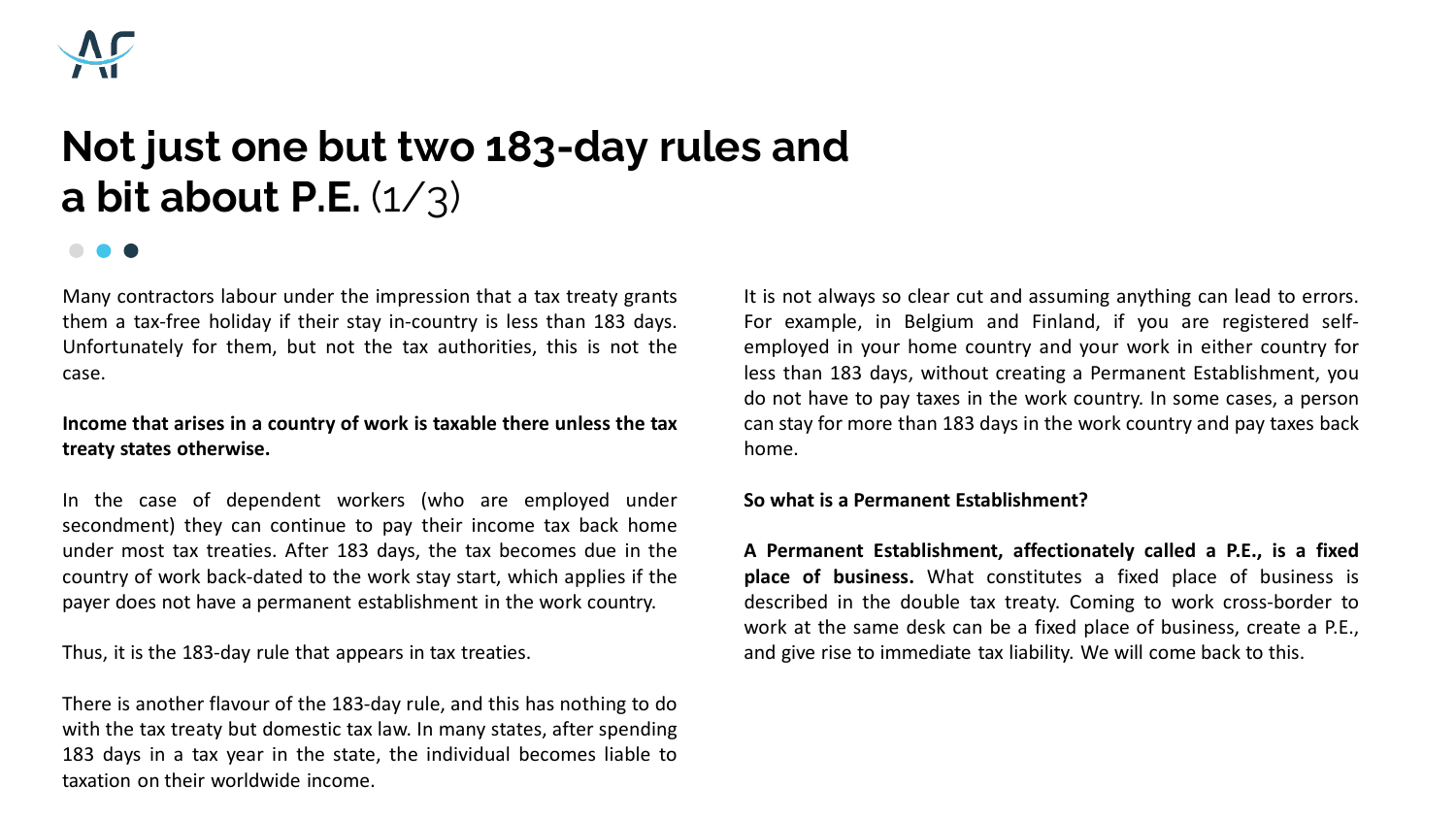

# **Not just one but two 183-day rules and a bit about P.E.** (2/3)

By way of example, it can be very apposite for a contractor working in Germany from May 1st until December 31st. Having exceeded the 183 days in the country, they must declare the income that arose in Germany and any income from outside Germany for the contract's duration but from the beginning of the tax (calendar) year. An assessment can be both surprising and shocking, not to mention unwelcome!

## **Case study 1**

Mr **B.**, a Belgian national, started working in Germany as a selfemployed person in September 2020.

He believed that, as his total stay in Germany for 2020 was only for four months, he would not become a German tax resident for 2020. As he was planning to leave Germany in March 2021, staying in Germany only for three months during 2021, he believed he would not again become a German tax resident.

**However, the German Authorities used the aggregate stay in Germany, which was seven months** (four months in 2020 and three months in 2021). Therefore, Mr **B**. just one month before leaving Germany, became a German tax resident.

## **Therefore, the "183 days" rule is not absolute, nor does it always and everywhere relate to a sole calendar year.**

What also makes Mr **B.**'s case doubly interesting was that he was living near the Belgian-German border. Therefore, he was travelling to and from Germany daily, as his house in Belgium was only a 1-hour trip.

**However, the risk would have been that as Mr B. was using the same desk in his workplace in Germany, that desk would become a fixed place of business, thus a permanent establishment.**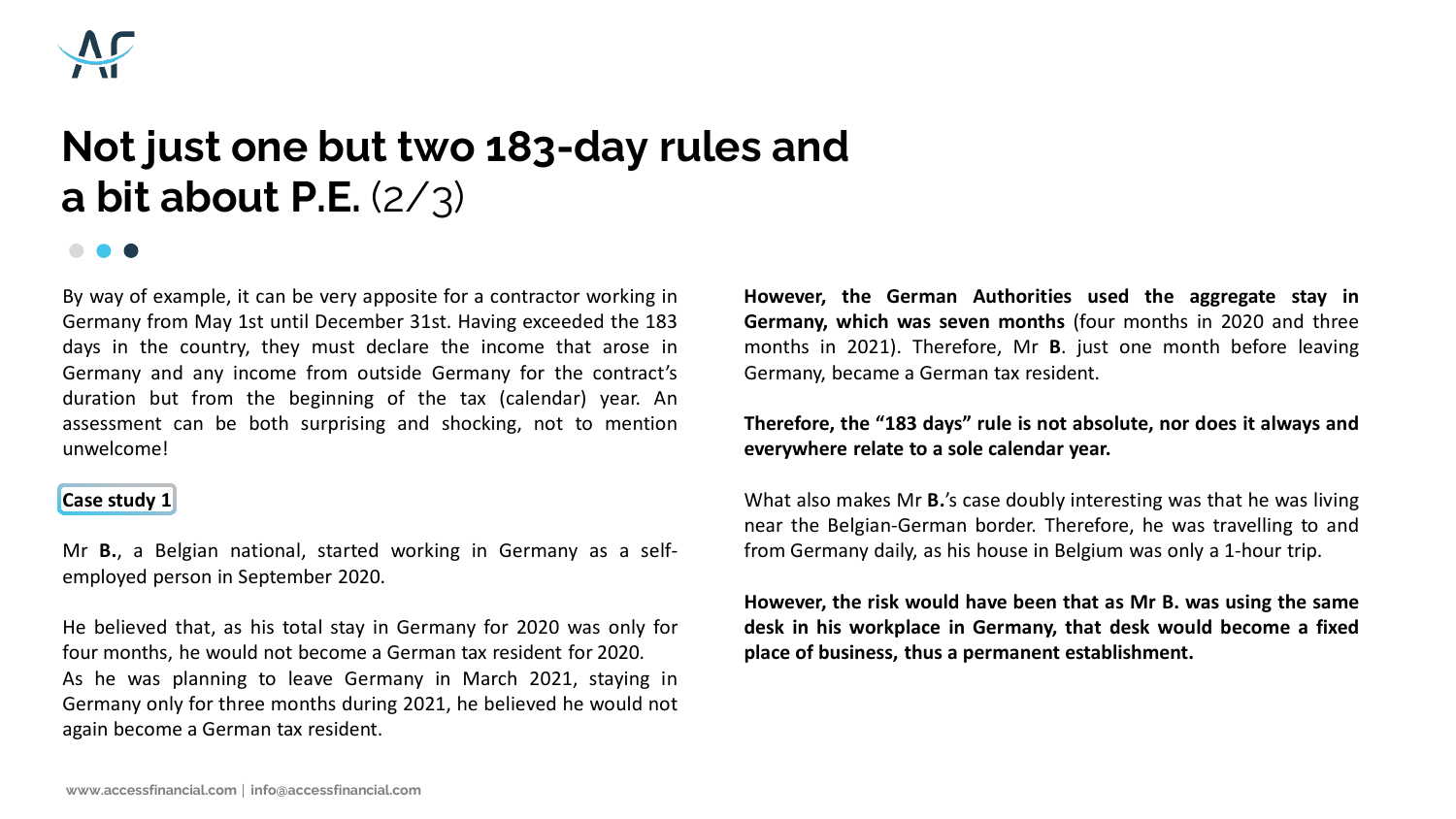

# **Not just one but two 183-day rules and a bit about P.E.** (3/3)

#### $\bigodot$ . .

## **Case Study 2**

In a similar case but Denmark, the contractor straddled three calendar years, but the Skatt repaid taxes in the first year as the stay was less than 183 days and also in the third year for the same reason and taxed him only in the second year where he spent the entire year in Denmark.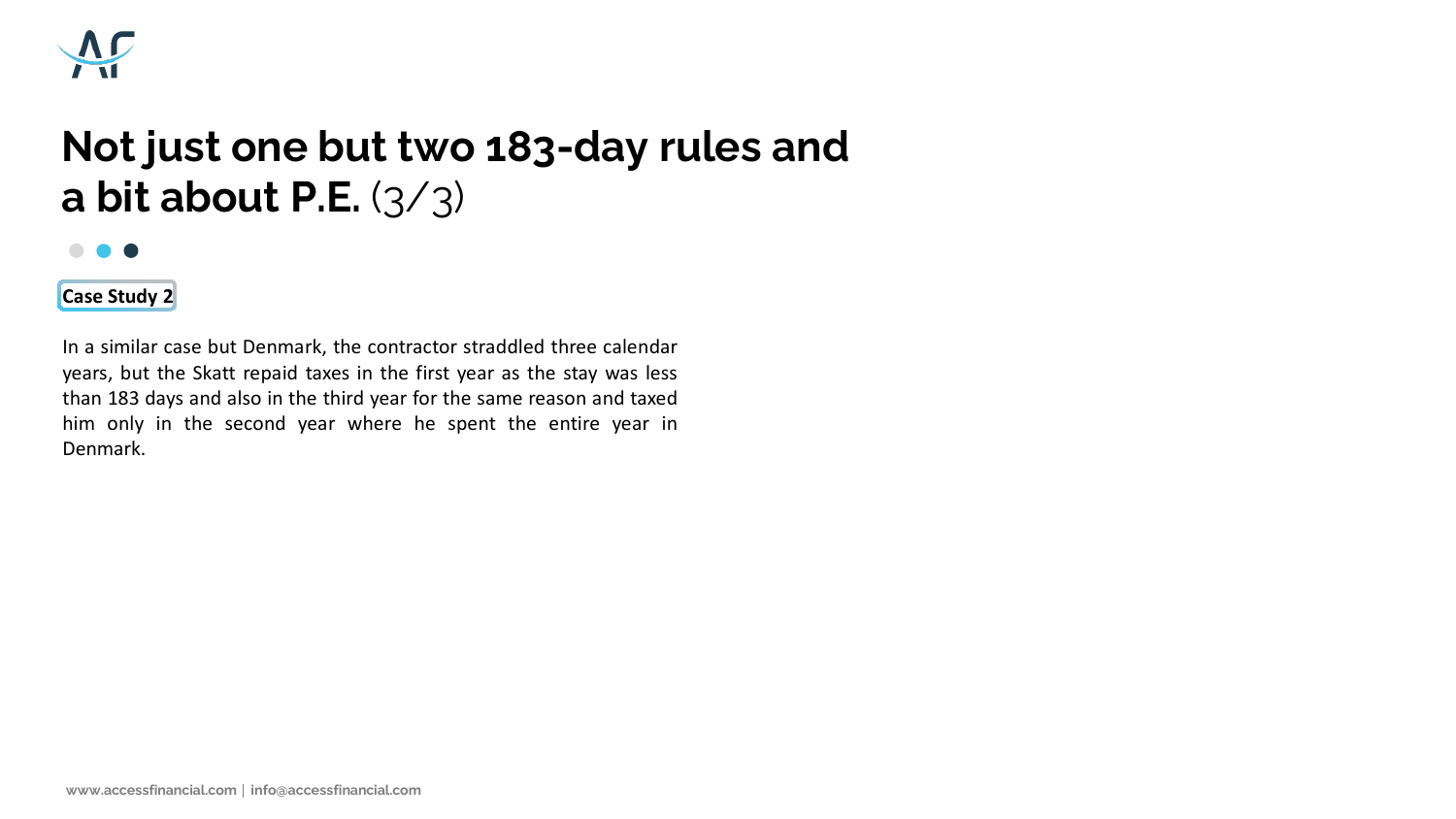

# **Tax Residency**   $(1/3)$

### **What is tax residency?**

The best way to understand this is to know the distinction between a resident and a non-resident.

*A Resident* is a person who is taxed on their worldwide income where worldwide taxing rules apply.

*Non-resident* is taxed on income earned in the work country and obtains the credit of taxes paid in the work country when he files his income tax return in the country where he is resident.

#### **How does someone become a tax resident?**

The rules differ from country to country, but the general concept is that an individual is treated as a resident if he has his principal home in a country or is present there for at least six consecutive months, even if he intends to stay there permanently.

Tax residency rules differ across the globe, and generalising can be dangerous, so it is best to assume nothing.

The UK's rules are complex. Becoming a UK tax resident is easy. Just spend 183 days in a tax year in the UK, and you will become subject to UK taxation on your worldwide income. Losing UK tax residence is not so straightforward. Essentially, you must leave the UK for a full-tax year to work. Having lost UK tax residence, you must follow the complex Statutory Residence Test to discover if you have retained or lost non-UK tax residence. Due to the breadth of the test's content, I won't go into detail here, but more information is available at:

https://www.gov.uk/government/publications/rdr3-statutory[residence-test-srt/guidance-note-for-statutory-residence-test-srt-rdr3](https://www.gov.uk/government/publications/rdr3-statutory-residence-test-srt/guidance-note-for-statutory-residence-test-srt-rdr3)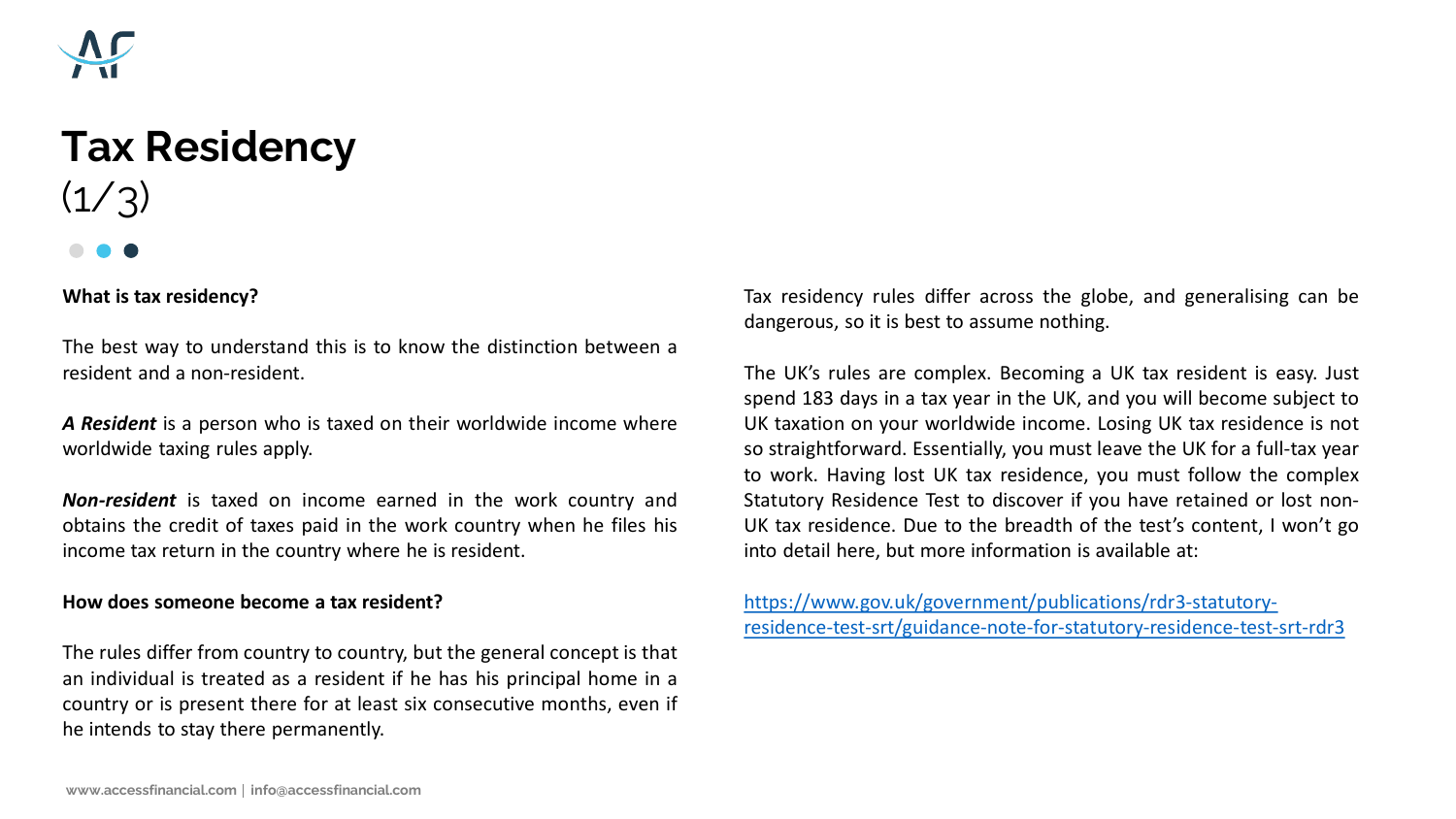

# **Tax Residency**   $(2/3)$

In Switzerland, the time taken to become a tax resident is shorter. An individual establishes a tax residence, if:

1. a stay of a minimum of 30 days is combined with a gainful activity, or

2. without such activity if the stay lasts a minimum of 90 days.

**A US citizen remains subject to U.S. taxation no matter where they live as long as they retain citizenship**. There are various exemptions for foreign earnings, but the principle remains.

**In other countries such as Germany and France**, **tax residence is determined less by time and more by where the centre of one's economic interests lie**, which often surprises contractors in Germany. The Finanzamt can view a single man renting his sole home in Germany as a tax resident and subject to Germany's worldwide taxing rules from Day 1. By contrast, a married man who leaves his family behind in the U.K. where their children are at school and where he has other income may not. As they say, it all depends on the facts of the individual case.

**Case Study: Tax resident in more than one country.**

Mrs **Z.** arrived in Cyprus and began work in November 2020. Before that, Mrs **Z.** lived in Greece.

Mrs **Z.**'s concern was whether she was obliged to prepare and submit a personal income tax in Cyprus for only two months.

The Cypriot Tax Department confirmed that since Mrs **Z.** intended to stay in Cyprus for several years, she became a Cyprus tax resident from her arrival date.

The issue here was that two states during 2020 could claim Mrs **Z.**'s tax residency. Greece, as Mrs Z. was living in Greece for 28 years, and Cyprus, as Mrs **Z**. was going to stay for the following years.

**Both countries tax their tax residents on their worldwide income; however, the double tax treaty between Cyprus and Greece states that an individual shall pay taxes only in the country of work irrespective of the tax residence status.**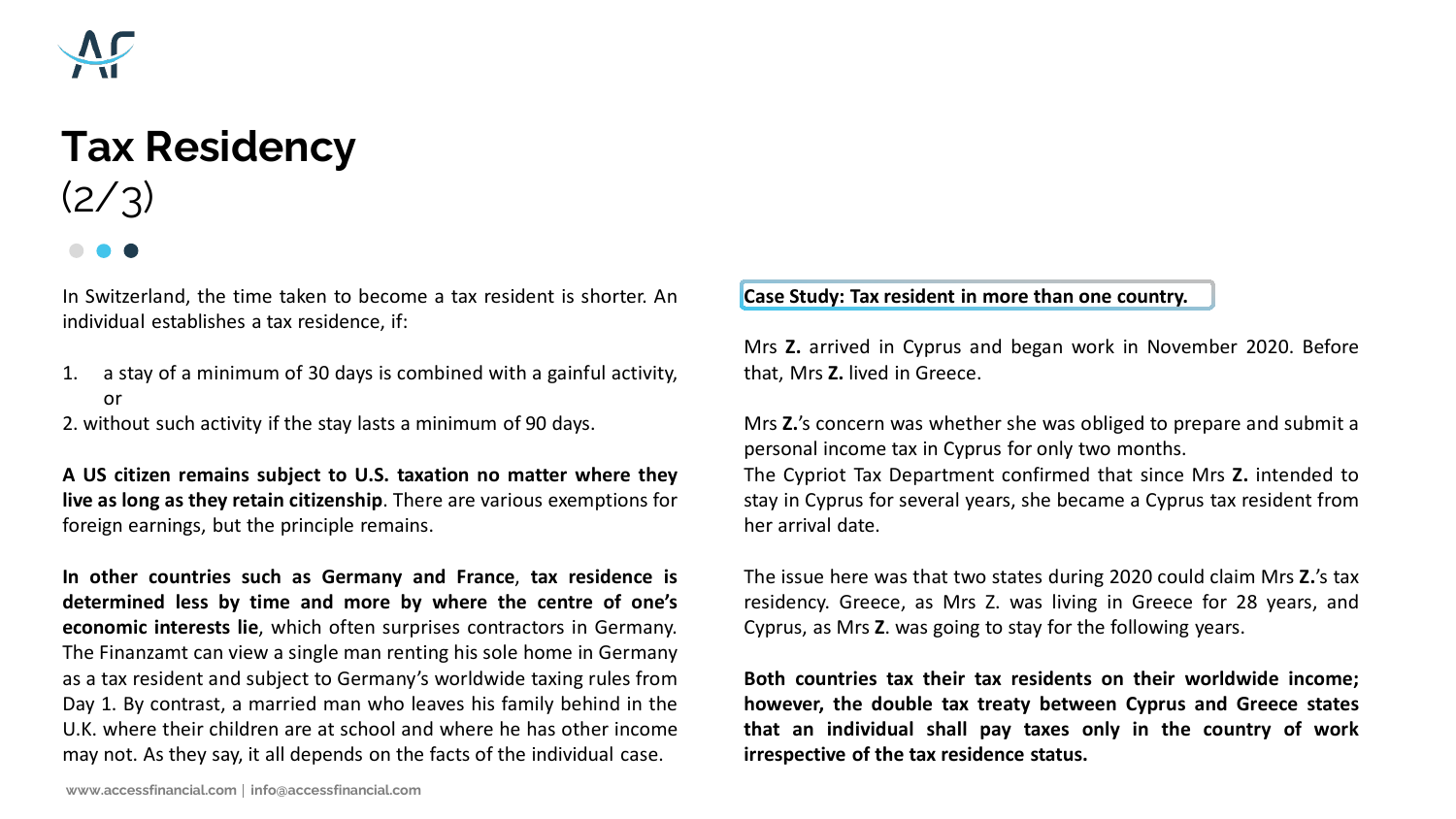

# **Tax Residency**   $(3/3)$

For Mrs **Z.**, we prepared and submitted a personal income tax return for 2020 for Greece and Cyprus.

For Greece, we included the income generated in Greece and employment income from Cyprus and all the Cyprus taxes. Similarly, for Cyprus, we had the Cyprus income and its taxes and the Greek one with all Greece's taxes paid.

**www.accessfinancial.com info@accessfinancial.com**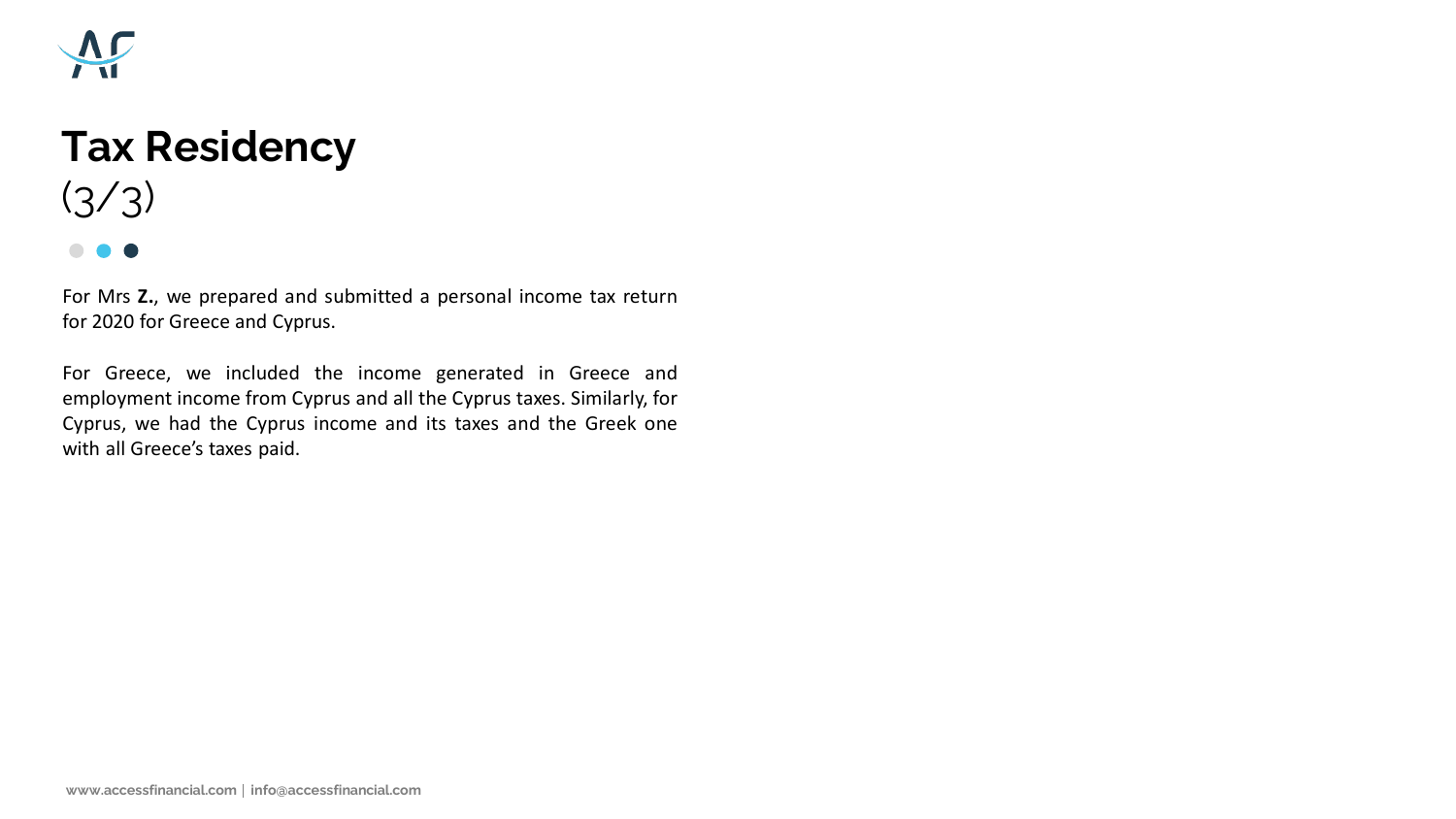

# **The problem of Deemed Employment** (1/2)

**"Deemed Employee" is defined as "a person who is contracted wholly or principally for the supply of their labour and who is unable to delegate responsibility to another person for the completion of the contract".** Labour includes intellectual and artistic effort as well as physical effort.

The authorities worldwide are scrutinising independent persons, and the onus is increasingly on the individual to prove they are not a deemed employee. To counter this, the independent person needs to rely on more than just a contract to wave. He or she should:

- o Not be under the control of the person using their services
- o They should be able to substitute themselves
- o Should show the traditional badges of trade
- o Should hold insurance cover
- o Should not be integrated into the client's business
- o Have or intend to have multiple clients
- o Not have been employed formerly by the client

At a conference, one questioner informed me that under his recruitment company's business model, all contractors that he places in Germany are self-employed. I tried to tell him that this was an expression of desire rather than fact. The Finanzamt; the Sozialvesicherungs and the Agentur fur Arbeit may well not agree.

**The recent case with Uber at the UK's Supreme Court** ruled that Uber's drivers in the UK were not self-employed, nor were they employees. Still, they were "workers" and, as a result, were entitled to the national minimum wage and statutory holidays.

The gig economy is under constant threat from:

- 1. Workers seeking employment rights but the flexibility of gig working
- 2. Tax authorities looking to accelerate the tax take as employees have PAYE withheld by the employer
- 3. Unions insisting that self-employed distort the labour-market and undercut their members

o Etc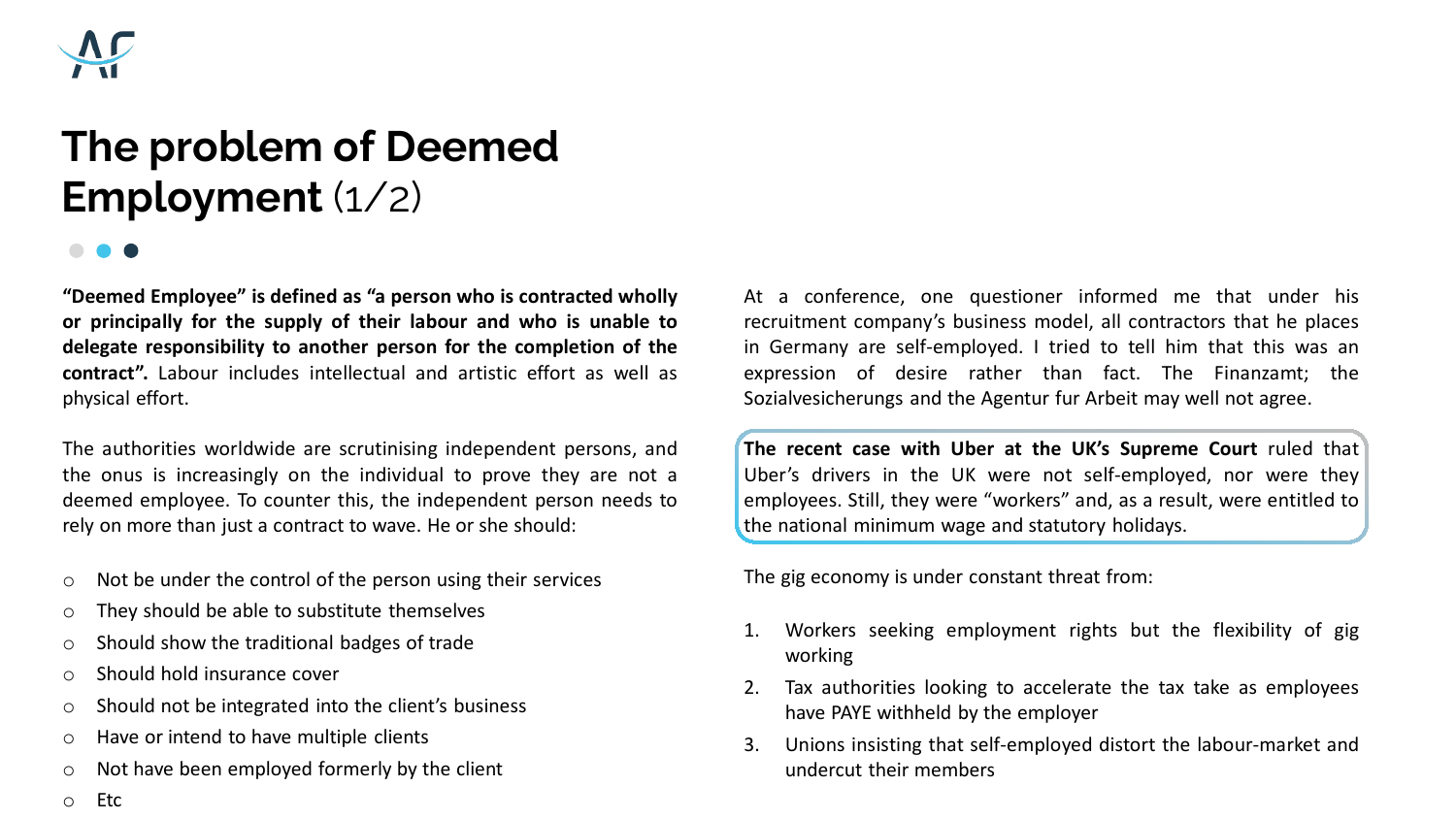

# **The problem of Deemed Employment** (2/2)

4. The social security authorities resent that self-employed people pay less social security all-around than do employed people and their employers. (In the UK, employer's N.I. is usually 13.8%, even on those beyond retirement age.)

It is not enough just wanting to be self-employed and for a recipient of services not wishing to employ someone. In the Netherlands, this simple philosophy is embodied in Model Agreements, the nub of which neither party, not being under duress, intends there to be an employed master/servant relationship to exist between them.

No one denies that abusers are rife, and many people have little choice, but in a vibrant modern economy, being agile and free to contract as you desire should be permitted, if not encouraged. Unions and authorities everywhere question those who purport to be independent and argue that the relationship is a sham and is disguised employment.

The scandals at the BBC where even the erstwhile D.G. worked through a personal service company gave rise to IR35 and tax and NIC saving abuse. But legions of people who want to work independently or forming small business to offer their services are not necessarily participating in this abuse, and tax is not the main driver.